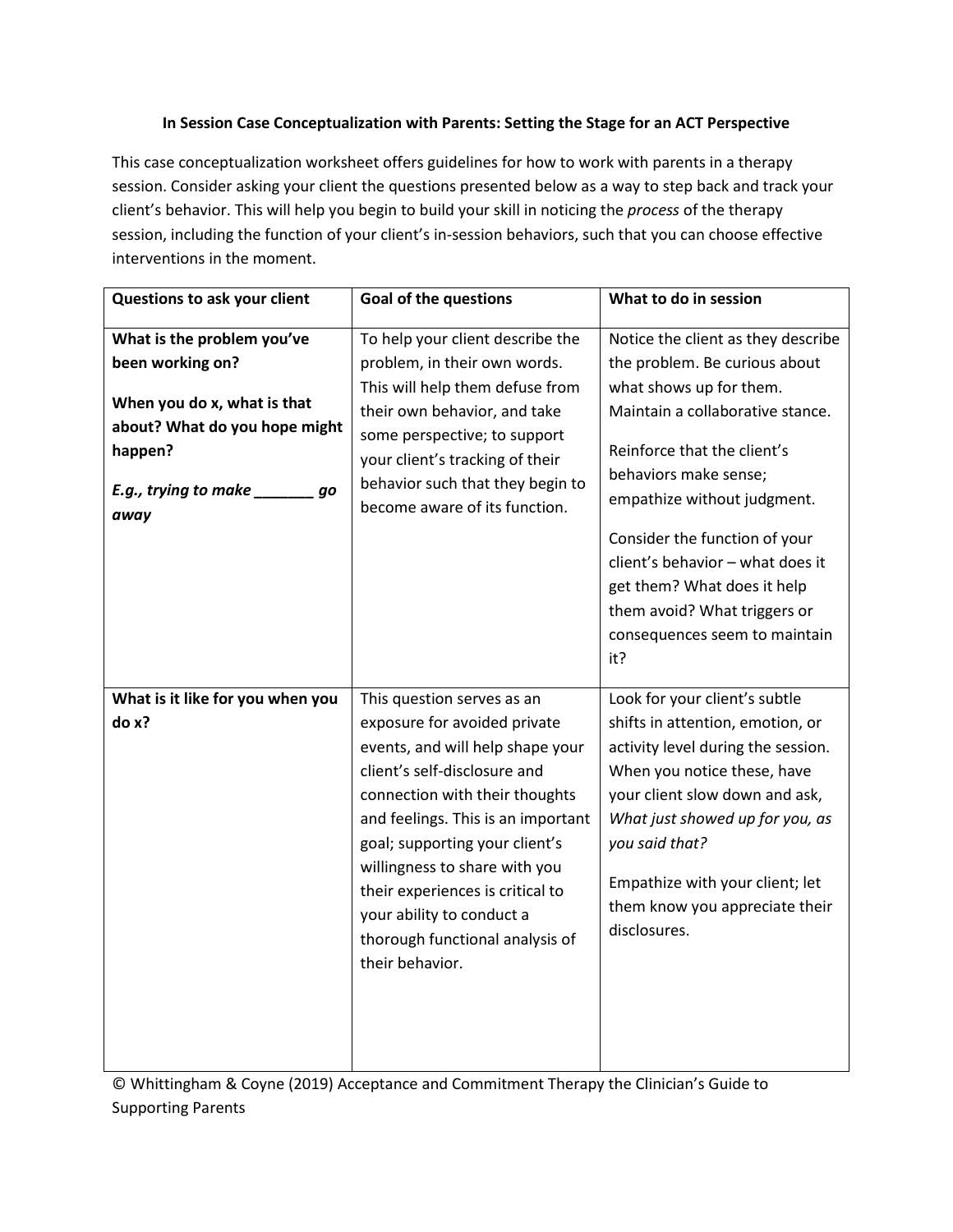| What have you tried to fix the<br>situation?<br>E.g., what has the client tried so<br>far?                                | This question will help you<br>identify your client's unworkable<br>parenting behaviors.<br>These will be behaviors that the<br>client comes back to again and<br>again, and they will have<br>predictable effects. They may<br>feel familiar, and have similar<br>antecedents across situations.<br>They also very likely belong in a<br>the same functional class (e.g.,<br>avoidance of [1997] | Keep a working list of behaviors,<br>such as<br>yelling at my child<br>social networking instead of<br>help with homework<br>avoiding confrontation<br>telling myself it doesn't matter                                                                                                                                                                                                                                                                                                                                                                     |
|---------------------------------------------------------------------------------------------------------------------------|---------------------------------------------------------------------------------------------------------------------------------------------------------------------------------------------------------------------------------------------------------------------------------------------------------------------------------------------------------------------------------------------------|-------------------------------------------------------------------------------------------------------------------------------------------------------------------------------------------------------------------------------------------------------------------------------------------------------------------------------------------------------------------------------------------------------------------------------------------------------------------------------------------------------------------------------------------------------------|
| How has that worked?<br>E.g., (proto-values intervention)<br>How's that been going? Is life<br>how you want it right now? | The goal here is to support your<br>client's accurate tracking of their<br>behavior - in other words; to<br>support their awareness of how<br>their behavior works.                                                                                                                                                                                                                               | Structure situation so you're<br>your client comes to his/her own<br>conclusions. Don't explain to the<br>client, but simply notice, take<br>stock, and empathize.<br>Try experiential exercises to help<br>the client "get" this on a gut<br>level rather than logically or<br>intellectually. For example, you<br>may lead the client through an<br>exercises in which they<br>imagine a difficult interaction<br>with their child;<br>Put themselves back into their<br>own shoes, in that moment;<br>Notice how their body<br>feels/felt in that moment |

© Whittingham & Coyne (2019) Acceptance and Commitment Therapy the Clinician's Guide to Supporting Parents